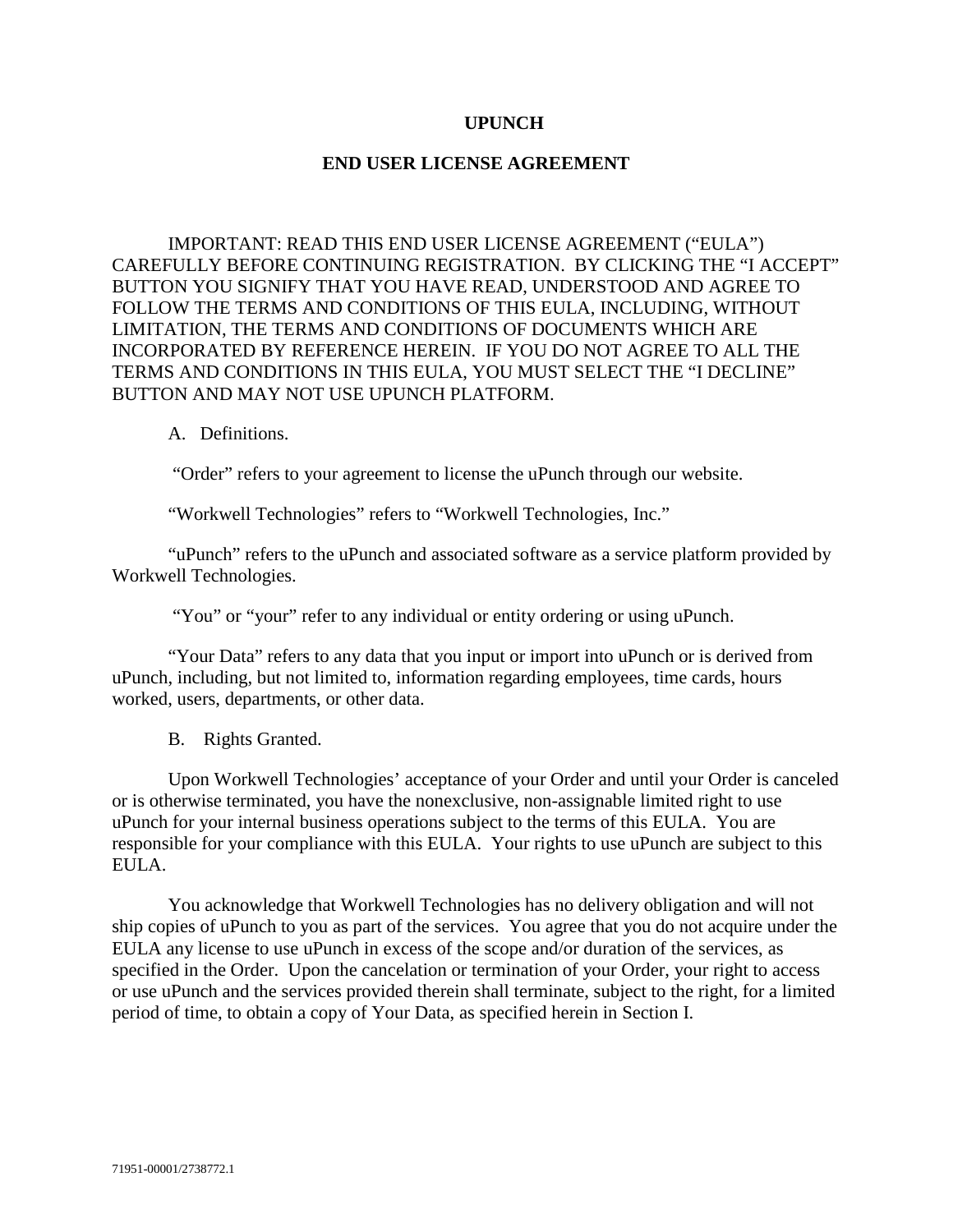## C. Ownership and Restrictions.

You retain all ownership and intellectual property rights in and to Your Data. Workwell Technologies retains all ownership and intellectual property rights to uPunch and its services. You may not remove or modify any program markings or any notice of Workwell Technologies' proprietary rights from uPunch. You may also not make uPunch or any materials associated with uPunch available in any manner to any third party for use in the third party's business operations. You may also not modify, make derivative works of, disassemble, reverse compile, or reverse engineer any part of uPunch or access or use uPunch or associated services in order to build or support, and/or assist a third party in building or supporting, products or services competitive to Workwell Technologies.

You may also not license, sell, rent, lease, transfer, assign, distribute, display, host, outsource, disclose, permit timesharing or service bureau use, or otherwise commercially exploit or make uPunch or associated materials available to any third party other than as expressly permitted under the terms of the EULA. No part of uPunch may be copied, reproduced, distributed, republished, downloaded, displayed, posted or transmitted in any form or by any means, including but not limited to electronic, mechanical, photocopying, recording, or other means. You also agree to make every reasonable effort to prevent unauthorized third parties from accessing uPunch.

# D. Updates.

Workwell Technologies may update or enhance uPunch from time to time. You should review any notice of any update and conform to the instructions provided by Workwell Technologies regarding any update.

#### E. Your Data.

In conjunction with your use of uPunch, Your Data may be input, imported or derived from uPunch, among other things, to manage employees, track salaries, time, vacations, overtime, attendance, performance or other goals, provide feedback, integrate with other systems maintained by you, establish forecasts, manage employees or workforce, or for other purposes. You are solely responsible for the content of Your Data in whatever forms it is imported, exported or derived from uPunch. By agreement to this EULA, you attest that you have rights to Your Data and have permission to use Your Data in conjunction with uPunch.

You should not include any "personal information" regarding any individuals in Your Data. "Personal information" includes, but is not limited to, the following information (as defined in Section 1798.81.5 of the California Civil Code): an individual's first name or first initial and his or her last name in combination with any one or more of the following data elements, when either the name or the data elements are not encrypted or redacted: (A) Social security number; (B) Driver's license number or California identification card number; (C) Account number, credit or debit card number, in combination with any required security code, access code, or password that would permit access to an individual's financial account; and (D) "Medical information," which means any individually identifiable information, in electronic or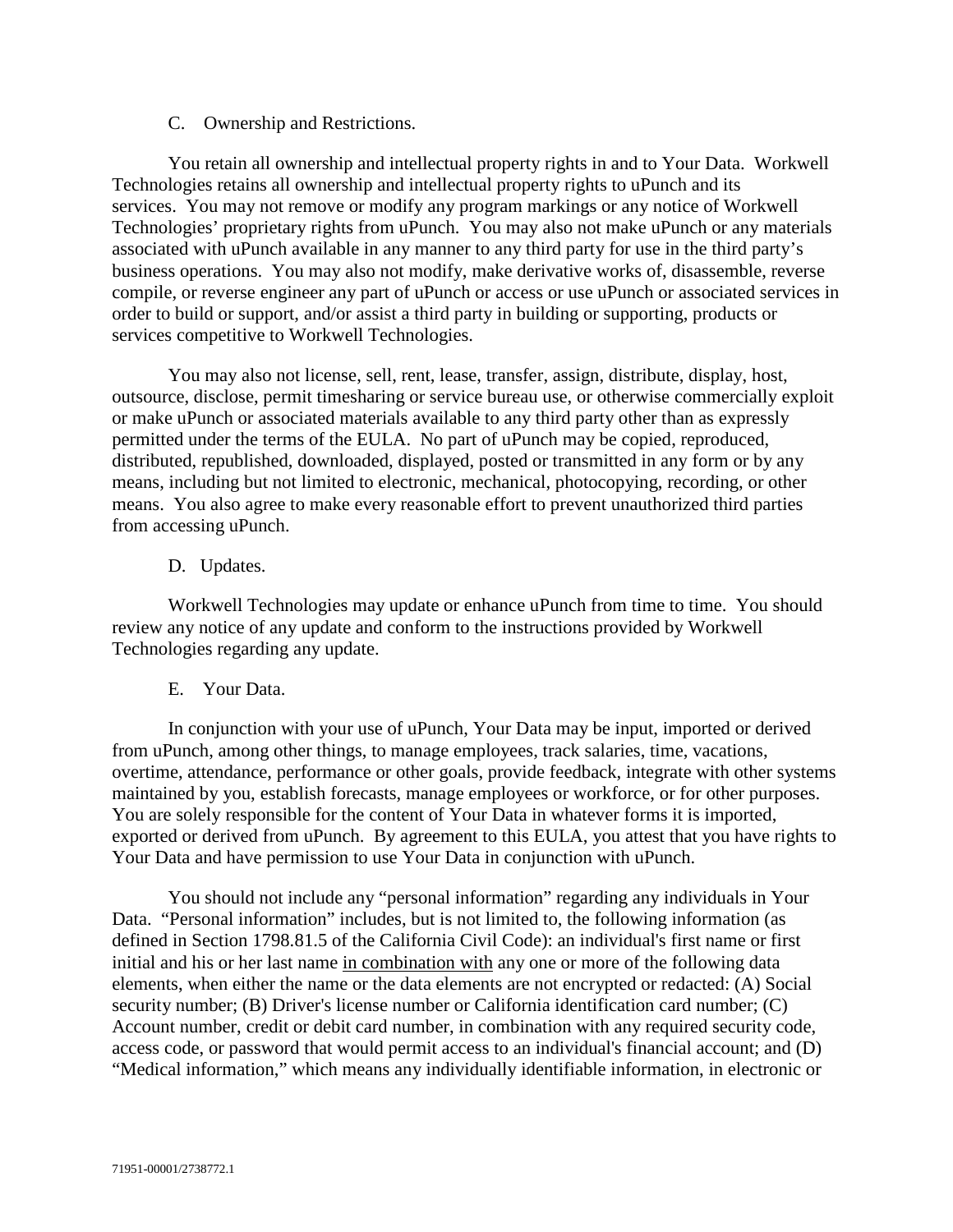physical form, regarding the individual's medical history or medical treatment or diagnosis by a health care professional.

Workwell Technologies treats Your Data as confidential and will not provide access to Your Data to any third party. Workwell Technologies may access Your Data to perform services for support, consulting or other services to confirm your compliance with this EULA. This may include testing and applying new product or system versions, patches, updates and upgrades, monitoring and testing system use and performance, and resolving bugs and other issues you have reported to Workwell Technologies. Any copies of Your Data created for these purposes are only maintained for time periods relevant to those purposes.

Workwell Technologies may be required to retain or provide access to Your Data to comply with legally mandated reporting, disclosure or any other legal process requirements.

Workwell Technologies does not use Your Data except as stated above. Through the systems provided, Workwell Technologies may process Your Data, but does not control your collection or use practices for Your Data. You control access to Your Data and any requests or questions related to this data should be directed to you and not Workwell Technologies. You are responsible for providing any notices and/or obtaining any consents necessary for you to input Your Data into uPunch and for Workwell Technologies to access, use, retain and transfer Your Data as specified in this EULA.

F. Security and Breach Notification.

Workwell Technologies is committed to maintaining the security of the services that it provides, including uPunch, and has in place commercially reasonable physical, administrative and technical measures designed to prevent unauthorized access to those services. However, we cannot and do not guarantee the complete security of information you provide to us through your use of uPunch, including Your Data.

You are solely responsible for proper back-up of Your Data and you shall take appropriate measures to protect such data. You are also responsible for any data that is input, derived from, imported to, or exported from uPunch, including to or from any third party applications. Workwell Technologies assumes no liability or responsibility whatsoever if Your Data is lost or corrupted.

If Workwell Technologies determines that Your Data has been misappropriated or wrongly acquired by a third party, Workwell Technologies will promptly report to you such misappropriation or acquisition.

G. Warranties, Disclaimers and Exclusive Remedies

Workwell Technologies warrants that the services it will perform are in all material respect in accordance with the EULA and the Order. If the services provided to you for any given month during the services term were not performed as warranted, you must provide written notice to Workwell Technologies at the address listed below no later than five business days after the last day of that particular month detailing the nature of the alleged breach of warranty.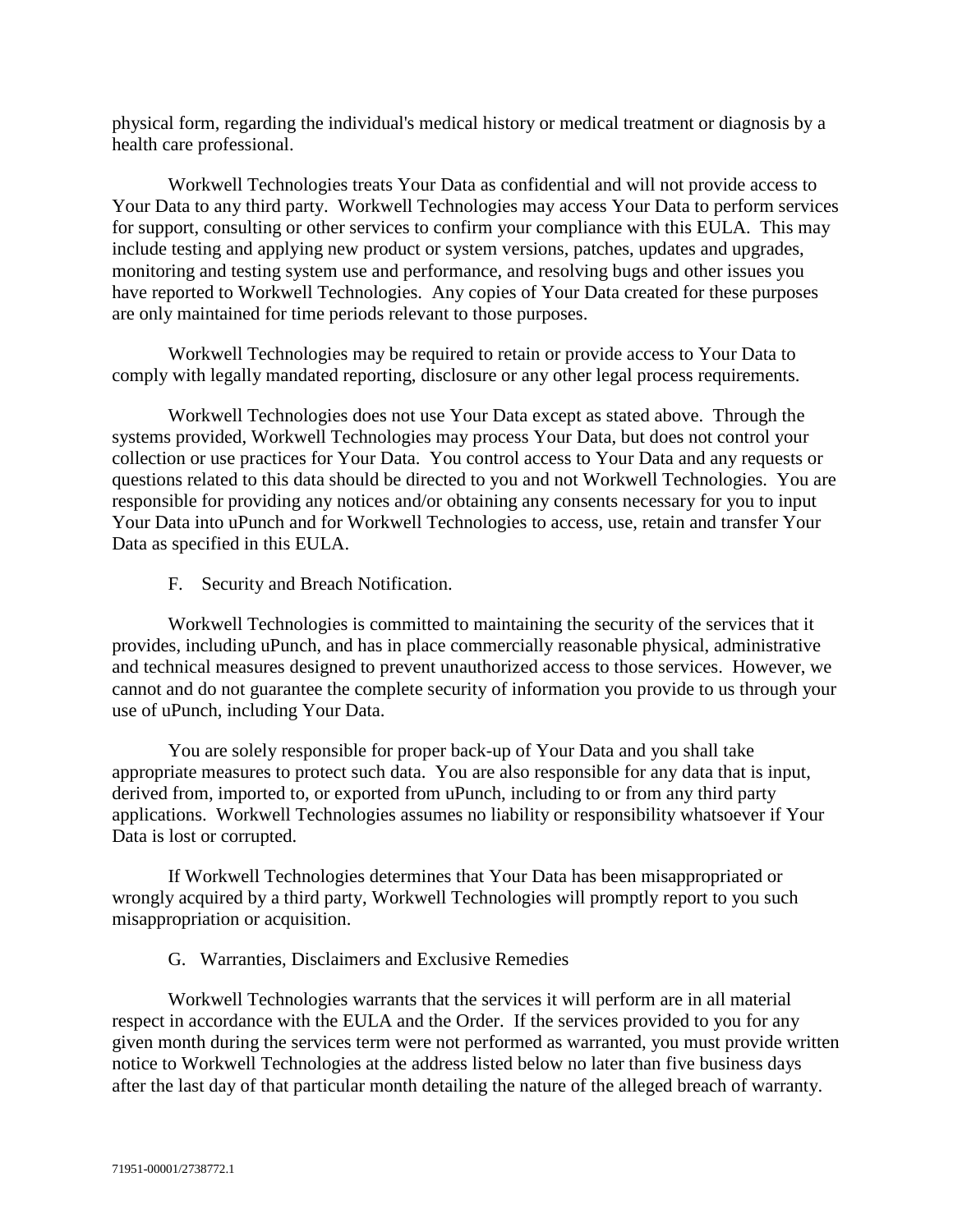WORKWELL TECHNOLOGIES DOES NOT GUARANTEE THAT THE SERVICES WILL BE PERFORMED ERROR-FREE OR UNINTERRUPTED, OR THAT WORKWELL TECHNOLOGIES WILL CORRECT ALL SERVICE ERRORS. YOU ACKNOWLEDGE THAT WORKWELL TECHNOLOGIES DOES NOT CONTROL THE TRANSFER OF DATA OVER COMMUNICATIONS FACILITIES, INCLUDING THE INTERNET, AND THAT THE SERVICE MAY BE SUBJECT TO LIMITATIONS, DELAYS, AND OTHER PROBLEMS INHERENT IN THE USE OF SUCH COMMUNICATIONS FACILITIES. WORKWELL TECHNOLOGIES IS NOT RESPONSIBLE FOR ANY DELAYS, DELIVERY FAILURES, OR OTHER DAMAGE RESULTING FROM SUCH PROBLEMS AND SUCH INTERRUPTIONS DO NOT CONSIST OF A BREACH OF WARRANTY.

WORKWELL TECHNOLOGIES DOES NOT GUARANTEE THE PERFORMANCE OR RELIABILITY OF ANY PROGRAMS OR APPLICATIONS THAT ARE RUN BY THIRD PARTIES THAT CONNECT WITH AND/OR LINK TO UPUNCH. YOUR USE OF THESE THIRD PARTY APPLICATIONS OR PROGRAMS IS SUBJECT TO THE TERMS OF USE OF SUCH PROGRAMS AND WORKWELL TECHNOLOGIES IS NOT LIABLE FOR YOUR VIOLATION OF SUCH TERMS OF USE. WORKWELL TECHNOLOGIES IS ALSO NOT LIABLE FOR ANY EXPORT OF YOUR DATA TO ANY THIRD PARTY PROGRAM OR APPLICATION.

FOR ANY BREACH OF THE ABOVE WARRANTY, WORKWELL TECHNOLOGIES WILL REMIT A SERVICES FEE CREDIT TO YOU CALCULATED AT FIVE PERCENT (5%) OF NET MONTHLY FEES FOR THE APPLICABLE SERVICES FOR THE MONTH IN WHICH THE BREACH OCCURRED. THE CREDIT WILL BE PROVIDED ONLY TOWARDS ANY OUTSTANDING BALANCE FOR SERVICES OWED TO WORKWELL TECHNOLOGIES, AND THE REMITTANCE OF SUCH CREDIT WILL REPRESENT YOUR EXCLUSIVE REMEDY, AND WORKWELL TECHNOLOGIES' SOLE LIABILITY, FOR ALL BREACHES OF ANY WARRANTY SPECIFIED IN THE AGREEMENT.

TO THE EXTENT NOT PROHIBITED BY LAW, THESE WARRANTIES ARE EXCLUSIVE AND THERE ARE NO OTHER EXPRESS OR IMPLIED WARRANTIES OR CONDITIONS INCLUDING FOR HARDWARE, SYSTEMS, NETWORKS OR ENVIRONMENTS OR FOR MERCHANTABILITY, SATISFACTORY QUALITY AND FITNESS FOR A PARTICULAR PURPOSE.

## H. End of Agreement.

Services provided under this EULA shall be provided for the period defined in the Order, as renewed by your making ongoing monthly payments specified in the Order, unless early terminated in accordance with the EULA or by your failure to pay such monthly payments. The term of the services and any renewals are collectively defined as the "services term." At the end of the services term, all rights to access or use the services, including uPunch, shall end. In addition, Workwell Technologies may immediately suspend your password, account, and access to or use of the services (i) if you fail to pay Workwell Technologies, or (ii) if you violate any provision of this EULA and do not cure such violation within 30 days of Workwell Technologies' initial notice thereof. Any suspension by Workwell Technologies of the services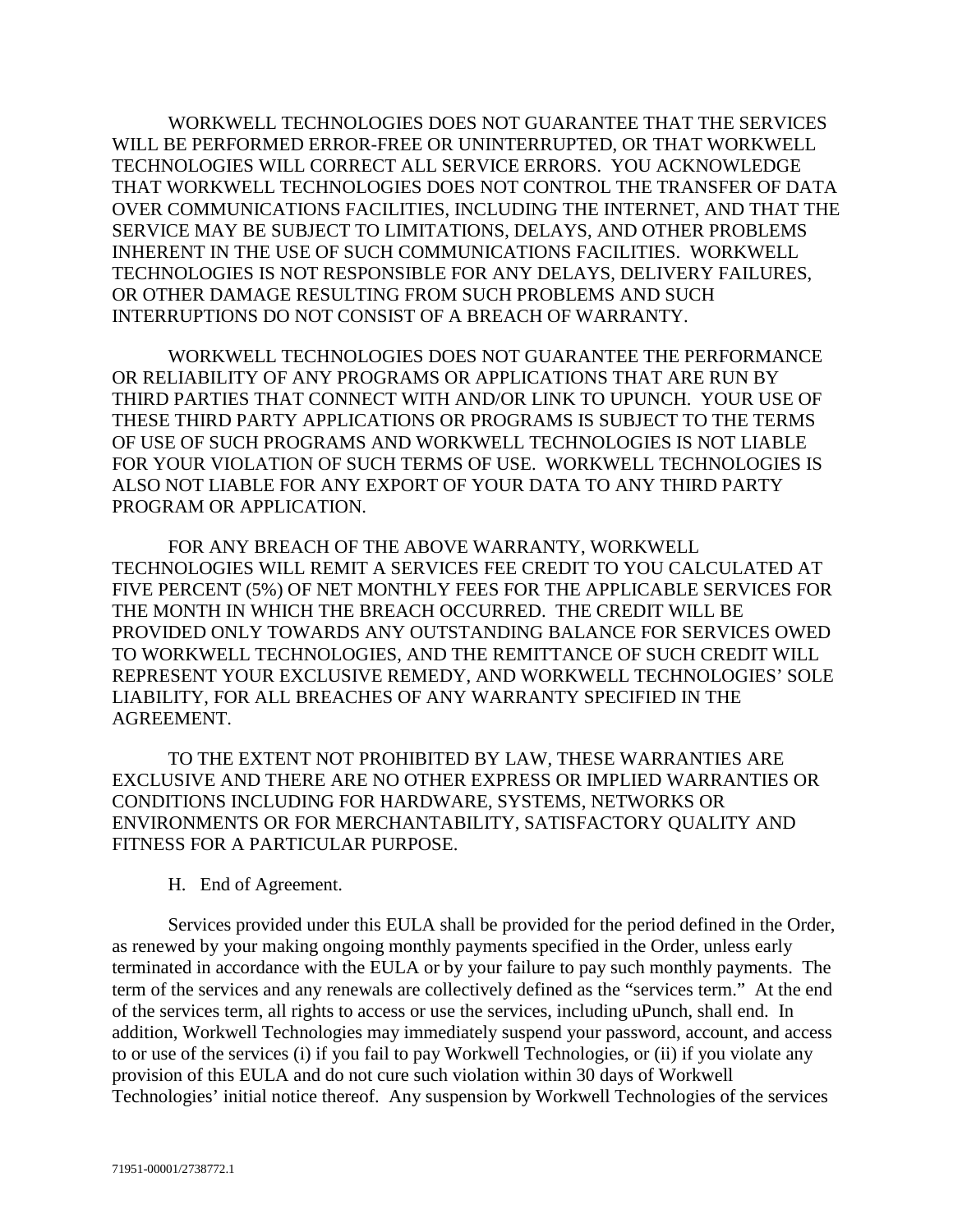for violation of any provision of the EULA shall not excuse you from your obligation to make payment(s) as agreed in the Order.

Provisions that survive termination or expiration of the EULA are those relating to limitation of liability, payment and others which by their nature are intended to survive.

I. Retrieval of Your Data

In the event of the termination of the EULA under Paragraph H, Workwell Technologies may permit you to access the services solely to the extent necessary for you to retrieve Your Data then in the services environment. You agree and acknowledge that Workwell Technologies has no obligation to retain Your Data and that Your Data may be irretrievably deleted after 30 days following the termination of the EULA.

J. Fees.

You agree to pay for all services as set forth in the Order. All fees due under this agreement are non-cancelable and the sums paid nonrefundable.

K. Nondisclosure.

By virtue of this EULA and uPunch, the parties may have access to information that is confidential to one another. We each agree to disclose only information that is required for the performance of obligations under this agreement. Confidential information shall include Your Data and all information clearly identified as confidential at the time of disclosure.

L. Entire Agreement.

You agree that the information which is in this EULA and is incorporated into this agreement, including the Order, is the complete agreement for the services ordered by you, and that the agreement supersedes all prior or contemporaneous agreements or representations, written or oral, regarding such services. If any term of this EULA or the Order is found to be invalid or unenforceable, the remaining provisions will remain effective and such term shall be replaced with a term consistent with the purposes and intent of the agreement. The EULA and the Order may not be modified and the rights and restrictions may not be altered or waived except in a writing signed or accepted online by authorized representatives of you and Workwell Technologies.

M. Limitation of Liability.

NEITHER PARTY SHALL BE LIABLE FOR ANY INDIRECT, INCIDENTAL, SPECIAL, PUNITIVE, OR CONSEQUENTIAL DAMAGES, OR ANY LOSS OF REVENUE OR PROFITS (EXCLUDING FEES UNDER THE AGREEMENT), DATA, OR DATA USE. WORKWELL TECHNOLOGIES' MAXIMUM LIABILITY FOR ANY DAMAGES ARISING OUT OF OR RELATED TO THIS EULA, WHETHER IN CONTRACT OR TORT, OR OTHERWISE, SHALL IN NO EVENT EXCEED, IN THE AGGREGATE, THE TOTAL AMOUNTS ACTUALLY PAID TO WORKWELL TECHNOLOGIES FOR THE SERVICES UNDER THE ORDER THAT IS THE SUBJECT OF THE CLAIM IN THE TWELVE (12)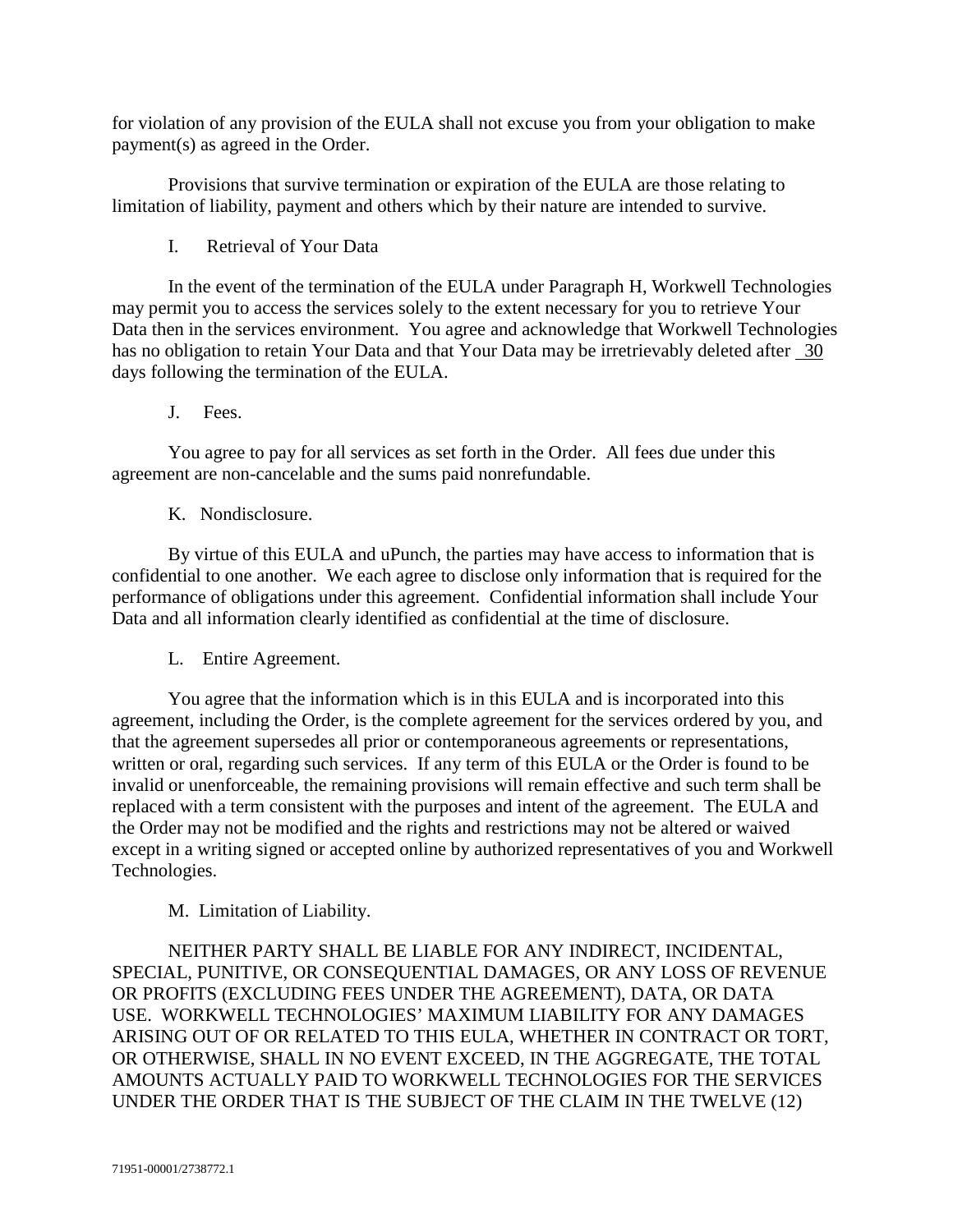# MONTH PERIOD IMMEDIATELY PRECEDING THE EVENT GIVING RISE TO SUCH CLAIM. ANY DAMAGE IN YOUR FAVOR AGAINST WORKWELL TECHNOLOGIES SHALL BE REDUCED BY ANY REFUND OR CREDIT RECEIVED BY YOU UNDER THE AGREEMENT AND ANY SUCH REFUND AND CREDIT SHALL APPLY TOWARDS THE LIMITATION OF LIABILITY.

N. Choice of Law and Dispute Resolution.

Choice of Law. This EULA is governed by the substantive and procedural laws of California without regard to its conflict of laws principles. You and Workwell Technologies agree to submit to the exclusive jurisdiction of, and venue in, the courts in San Diego County in California in any dispute arising out of or relating to the agreement.

Dispute Resolution. Any controversy or claim arising out of or relating to this this EULA or relating to the services provided by Workwell Technologies, the parties' relationship, the enforcement or interpretation of this EULA, or because of an alleged breach, default or misrepresentation in connection with this EULA, shall be determined by final, binding and confidential arbitration. The arbitration proceedings shall be held and conducted by a single arbitrator in accordance with the Comprehensive Arbitration Rules and Procedures of JAMS (the "JAMS Rules"), as modified by this Agreement. Such arbitration shall take place in San Diego, California, and be initiated by any party in accordance with the JAMS Rules. The demand for arbitration shall be made by any party hereto within a reasonable time after the claim, dispute or other matter in question has arisen, and in any event shall not be made after the date when institution of legal proceeding, based on such claim, dispute or other matter in question, would be barred by the applicable statute of limitations. California Code of Civil Procedure Section 1283.05, which provides for certain discovery rights, shall apply to any such arbitration, and such Code Section is incorporated herein by reference. Discovery issues shall be decided by the arbitrator. Post-hearing briefs shall be permitted. The arbitrator shall render a decision within twenty (20) days after the conclusion of the hearing(s). In reaching a decision, the arbitrator shall have no authority to change, extend, modify or suspend any of the terms of this Agreement, or to grant an award or remedy any greater than that which would be available from a court under the statutory or common law theory asserted. The arbitrator shall issue a written opinion that includes the factual and legal basis for any decision and award. The arbitrator shall apply the substantive law (and the law of remedies, if applicable) of California or federal law, or any of them, as applicable to the claim(s) asserted. Judgment on the award may be entered in any court of competent jurisdiction. In addition, either party may seek, from a court of competent jurisdiction in Los Angeles County, provisional remedies or injunctive relief in support of their respective rights and remedies hereunder without waiving any right to arbitration. Judgment upon the award rendered by the arbitrator may be entered in any court having jurisdiction thereof. The arbitrator shall allocate all costs and expenses of the arbitration (including legal and accounting fees and expenses of the respective parties) to the parties in the proportions that reflect their relative success on the merits (including the successful assertion of any defenses).

O. Other.

Workwell Technologies is an independent contractor and we agree that no partnership, joint venture, or agency relationship exists between us.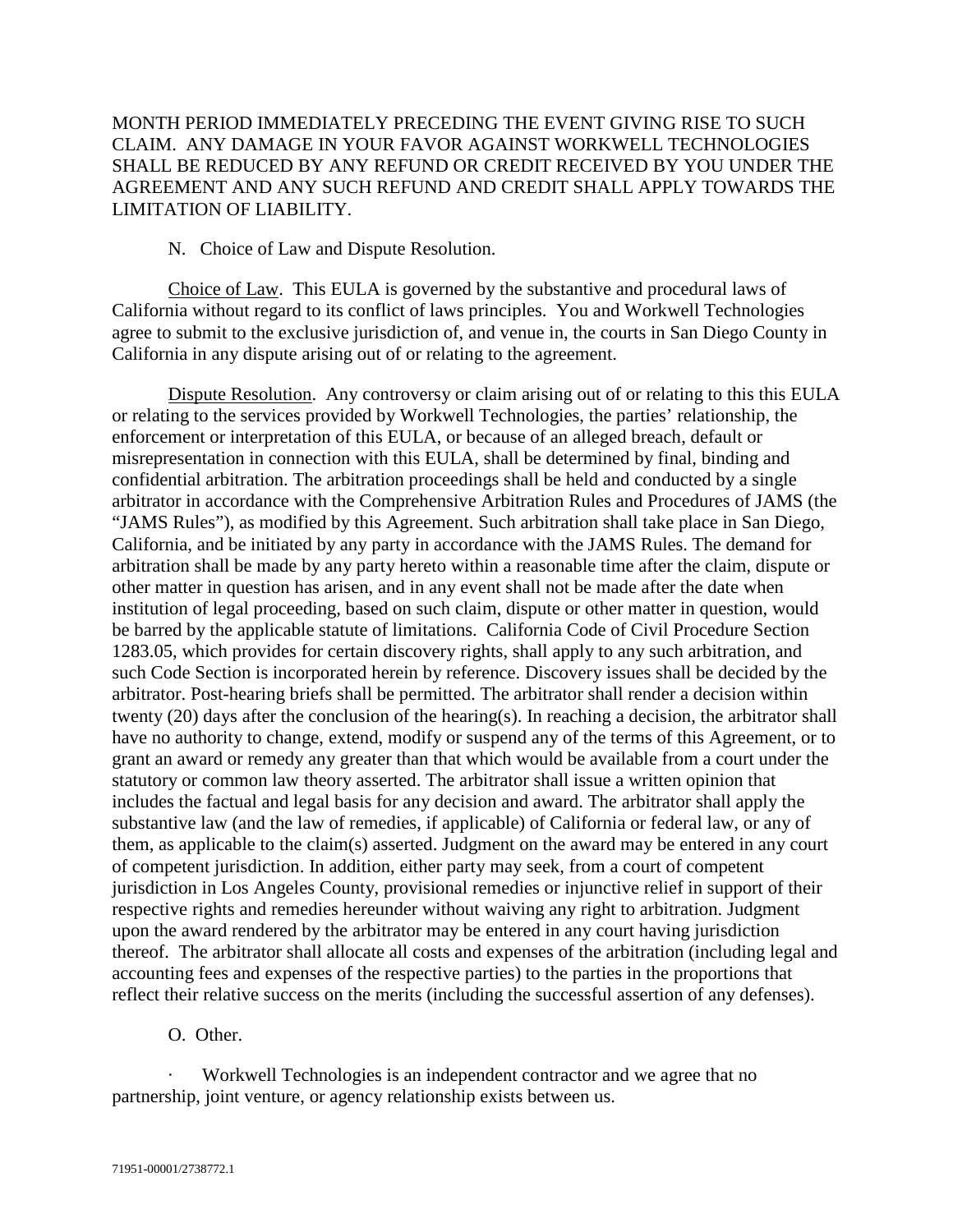· You shall obtain at your sole expense any rights and consents from third parties necessary for Workwell Technologies to perform the services under the agreement and for Your Data.

If you have a dispute with Workwell Technologies or wish to provide other notice, please provide notice to Workwell Technologies, 2777 Loker Avenue West, Suite A, Carlsbad, California 92010.

You may not assign the EULA or give or transfer the services described therein or an interest in them to another individual or entity.

Except for actions for nonpayment or breach of Workwell Technologies' proprietary rights, no action, regardless of form, arising out of or relating to the agreement may be brought by either party more than two years after the cause of action has accrued.

P. Force Majeure

Neither of us shall be responsible for failure or delay of performance if caused by: an act of war, hostility, or sabotage; act of God; electrical, internet, or telecommunication outage that is not caused by the obligated party; government restrictions; or other event outside the reasonable control of the obligated party.

Q. Restrictions on Use of the Services.

You agree not to use or permit use of uPunch that violates applicable laws, ordinances or regulations. In addition to any other rights afforded to Workwell Technologies under the agreement, Workwell Technologies reserves the right to remove or disable access to any material that violates the foregoing restrictions. Workwell Technologies shall have no liability to you in the event that Workwell Technologies takes such action. You agree to defend and indemnify Workwell Technologies against any claim arising out of a violation of your obligations under this section.

R. Statistical Information.

Workwell Technologies may compile statistical information related to the performance of the services, and may make such information publicly available, provided that such information does not incorporate Your Data and/or identify your confidential information or include your company's name. Workwell Technologies retains all intellectual property rights in such information.

S. Third Party Web Sites.

UPunch may enable you to add links to web sites and access to content, references to products and services of third parties, including vendors, users, customers, and other third parties. Workwell Technologies is not responsible for any third party web sites or the content related to third parties provided on or through the services and you bear all risks associated with the access to the web sites and input of data into uPunch.